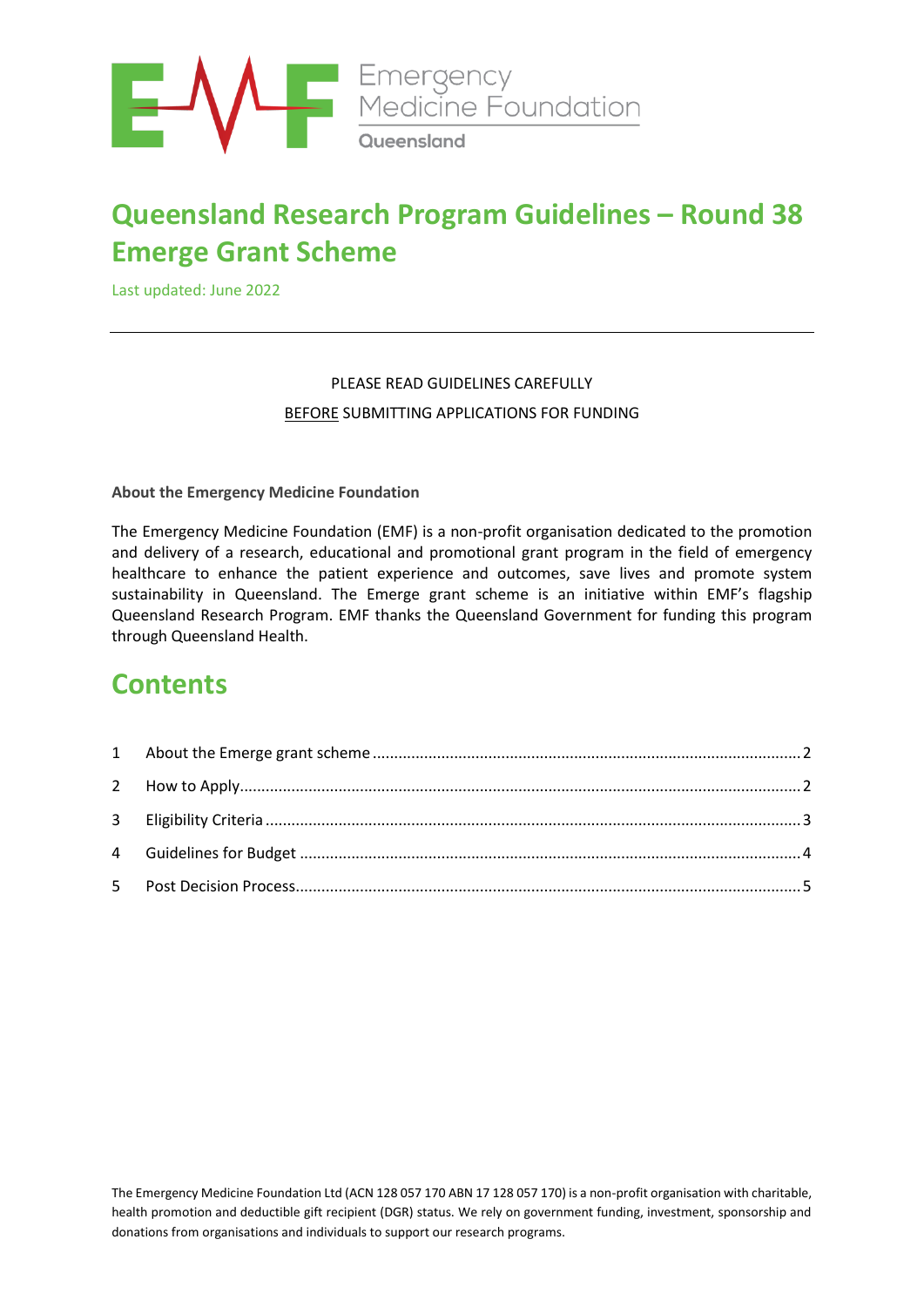### <span id="page-1-0"></span>**1 About the Emerge grant scheme**

EMF has introduced the Emerge grant scheme to encourage emergency healthcare clinicians who are beginning their research journey to develop research skills by conducting a small project under the guidance of a mentor. The grant scheme is part of EMF's Queensland Research Program, for which the core aims are to:

- fund high quality, robust, ethical emergency healthcare research
- advance the field of emergency medicine for the benefit of patients and build emergency healthcare research capacity in Queensland
- promote a research culture within the Queensland public hospital emergency departments including Mater Hospital Brisbane, Queensland Ambulance Service (QAS) and Retrieval Services Queensland (RSQ).

Emerge grants provide up to \$10,000 for research projects that can be completed within 12 months. These grants are to provide research training and funding to new researchers seeking to undertake a small research project that addresses the Queensland Research Program's aims.

| Date (2022)      | <b>Actions</b>                                                       |  |
|------------------|----------------------------------------------------------------------|--|
| $13$ Jun         | Applications open for Emerge grants                                  |  |
| 16 Sep 5pm AEST  | Applications close                                                   |  |
| 19-30 Sep        | Eligibility and compliance check (applicants need to be contactable) |  |
| 4-21 Oct         | Submitted applications are assessed by review panel                  |  |
| 17-28 Oct        | Assessments are finalised (applicants need to be contactable)        |  |
| <b>Early Dec</b> | Announcement of funding outcomes                                     |  |

#### **Important Dates**

The awarding of any Grant is subject to the approval and discretion of the EMF Board.

### <span id="page-1-1"></span>**2 How to Apply**

For the Emerge grant scheme, EMF has applied a streamlined process to support emergency healthcare clinicians new to research. Should you have any questions on the application and review process, please contact the EMF Research Team (07 3720 5700 o[r grants@emfoundation.org.au\)](mailto:grants@emfoundation.org.au).

### **Step 1 – Find a mentor**

Emergency healthcare clinicians who wish to apply for an Emerge grant must nominate a Mentor for their research project who has the ability and capacity to provide research training to the applicant. The Mentor is responsible for guiding the applicant through the process of developing and conducting their project to ensure the project is performed to the highest standard and completed in a timely manner.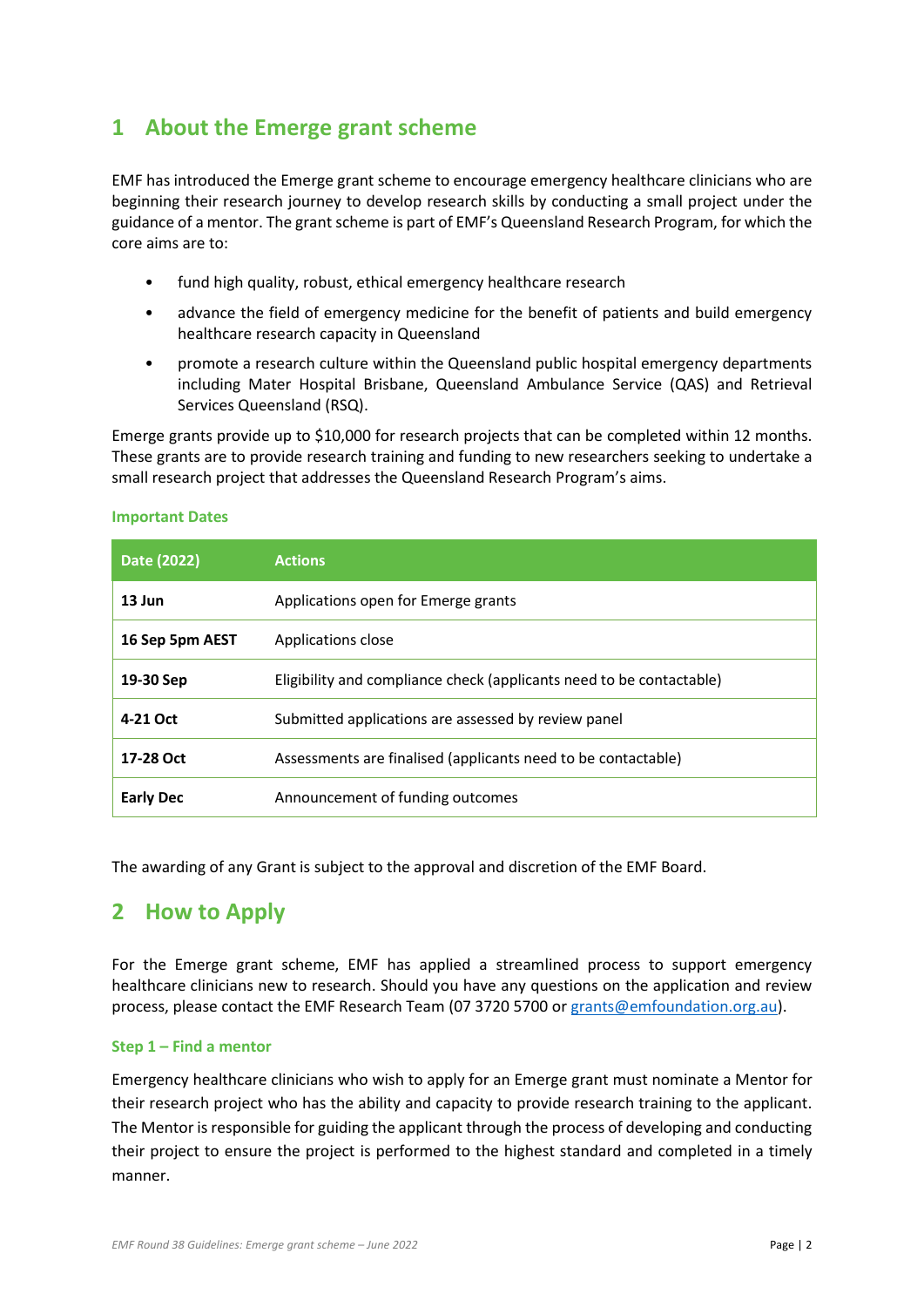A mentor statement is required for the application and should convey the relevance of the Mentor to the proposed research, why the Mentor has chosen to support the applicant and how the Mentor will ensure the applicant receives high quality research training.

### **Step 2 – Complete and submit the grant application**

Grant applications should describe a clear research plan and outline expected benefits, aims and objectives, hypothesis or research questions, research design and methods, and analytics plan for the proposed research.

Emerge grants provide funding for research projects that can be completed within 12 months. If funding is requested for research that is part of a larger program or is part of Master or PhD studies, please clarify for which part of the program the funding is requested and provide a strong justification why this should be funded under the Emerge grant scheme.

Applications must be submitted via SmartyGrants, EMF's online grants management platform. Applicants can login or register with [SmartyGrants here.](https://emfqld.smartygrants.com.au/) A Microsoft Word application template is available on th[e EMF website](https://emergencyfoundation.org.au/queensland-research-program/) to assist with offline preparation.

### **Eligibility checks**

Applicants must satisfy EMF's eligibility check for their application. This includes:

- full compliance with the closing date and time of the grant round
- satisfactorily meeting eligibility, content and format requirements (refer to Section [3\)](#page-2-0).

#### **Review process**

EMF will apply a streamlined review process for this grant scheme. A Review Panel will assess grant applications and make funding recommendations to the EMF Board. Panel members will assess grants against the following review criteria:

- Scientific Quality, particularly regarding robustness of design and methods
- Relevance to the aims of the Queensland Research Program (refer to Section 1)
- Principal Investigator and Mentor

### <span id="page-2-0"></span>**3 Eligibility Criteria**

### **General Eligibility**

Grant applications must meet the following eligibility criteria:

- the proposed research must be conducted in Queensland and meet the aims of the Queensland Research Program as stated in Sectio[n 1.](#page-1-0)
- the project must have an eligible Principal Investigator and an eligible Mentor.

### **Administering Institution**

The Administering Institution will be responsible for the administration of the funding should the grant be approved for funding by EMF and must be Queensland based. Either the Principal Investigator or the Mentor must have a formal affiliation with the Administering Institution.

The funds must be administered through one of the following:

• a public Hospital and Health Service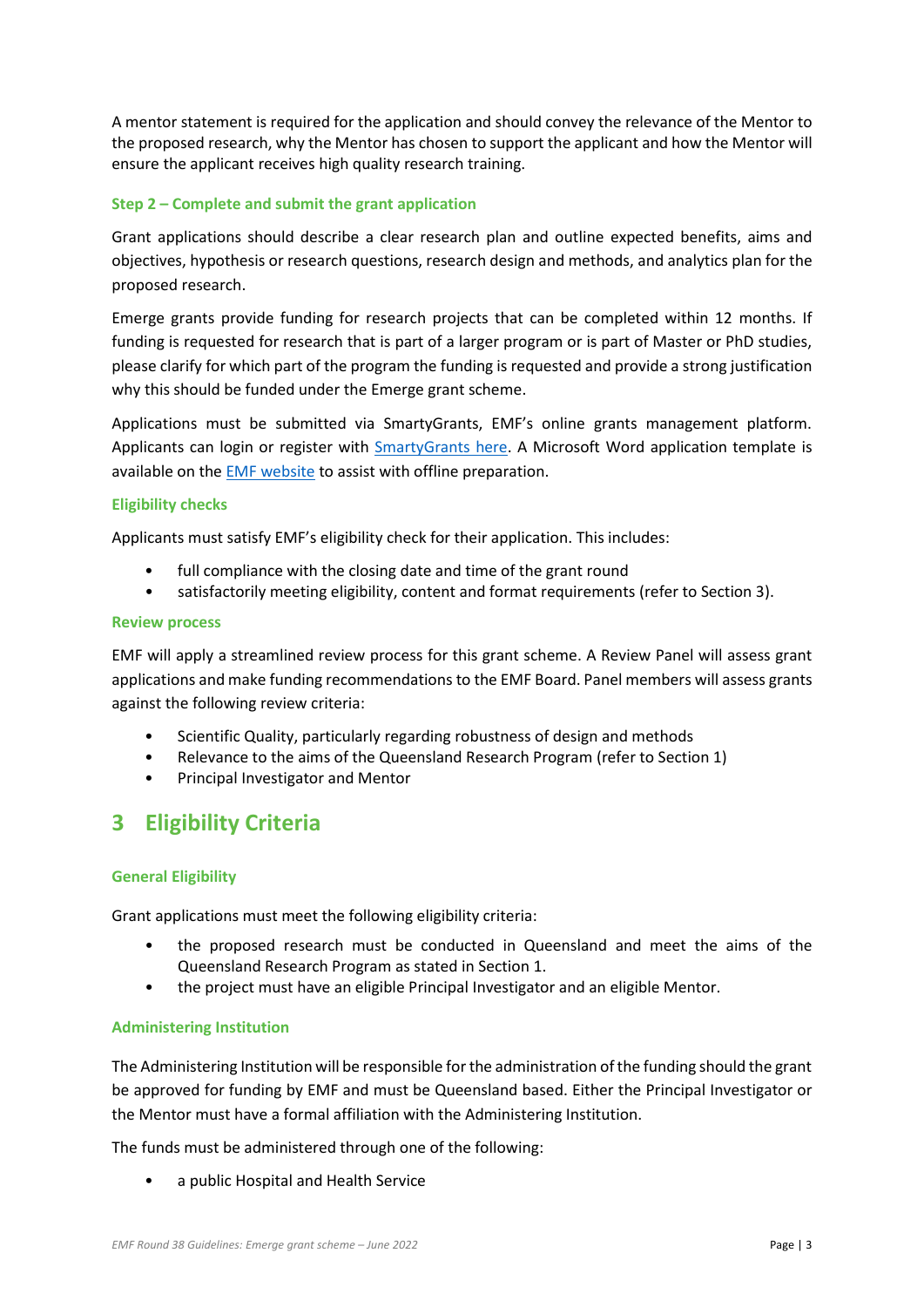- the Mater Hospital Brisbane
- Queensland Ambulance Service
- Retrieval Services Queensland
- a hospital based trust fund or equivalent
- a university or
- a medical research institute

### **Principal Investigator**

The Principal Investigator is the person with the primary responsibility for the oversight and management of the research activity and the corresponding applicant with EMF. Principal Investigators must meet each of the following requirements:

- Be employed by Queensland Health or the Mater Hospital Brisbane or Queensland Ambulance Service
- Have their primary place of practice in one of the following: Queensland Health or Mater Hospital Brisbane public Emergency Departments, Queensland Ambulance Service, or Retrieval Services Queensland
- Provide direct clinical care to patients in emergencies within the pre-hospital or emergency department setting for the duration of the funding
- Has not been awarded any research grants as lead investigator in the last five years

Clinicians providing direct clinical care to patients in emergencies who do not satisfy the first two requirements in this section and wish to apply for an Emerge grant may be eligible for exemption. To discuss you must contact EMF by **Monday 11 July 2022** via email to [grants@emfoundation.org.au.](mailto:grants@emfoundation.org.au)

### **Mentor**

Applicants must nominate a Mentor who must meet the following requirements:

- Have research qualifications, i.e. PhD or equivalent and a proven research track record
- Be compliant regarding final and progress reporting for all EMF grants they are Principal Investigator on, if applicable

### <span id="page-3-0"></span>**4 Guidelines for Budget**

EMF expects funding requests to range from \$5,000 to maximum \$10,000. Budget requests must be integral to undertaking the research project and may include:

- Salary support for the Principal Investigator for up to \$80 per hour including on-costs (excluding salary for senior clinicians)
- Employment of research staff (up to 20% on-costs)
- Direct research costs, e.g. consumables
- Travel for multi-site research
- Technical services, supplies and research facilities
- Dissemination expenses, e.g. conference visits

All budget items requested from EMF must be justified. Budget items are open to scrutiny and a strong rationale for funding should be provided. EMF expects the Principal Investigator to conduct most of the research. Funding requests for third-party services, e.g. for skilled specialists such as health economists or statisticians, must be kept to a minimum and a detailed quote for the service must be provided.